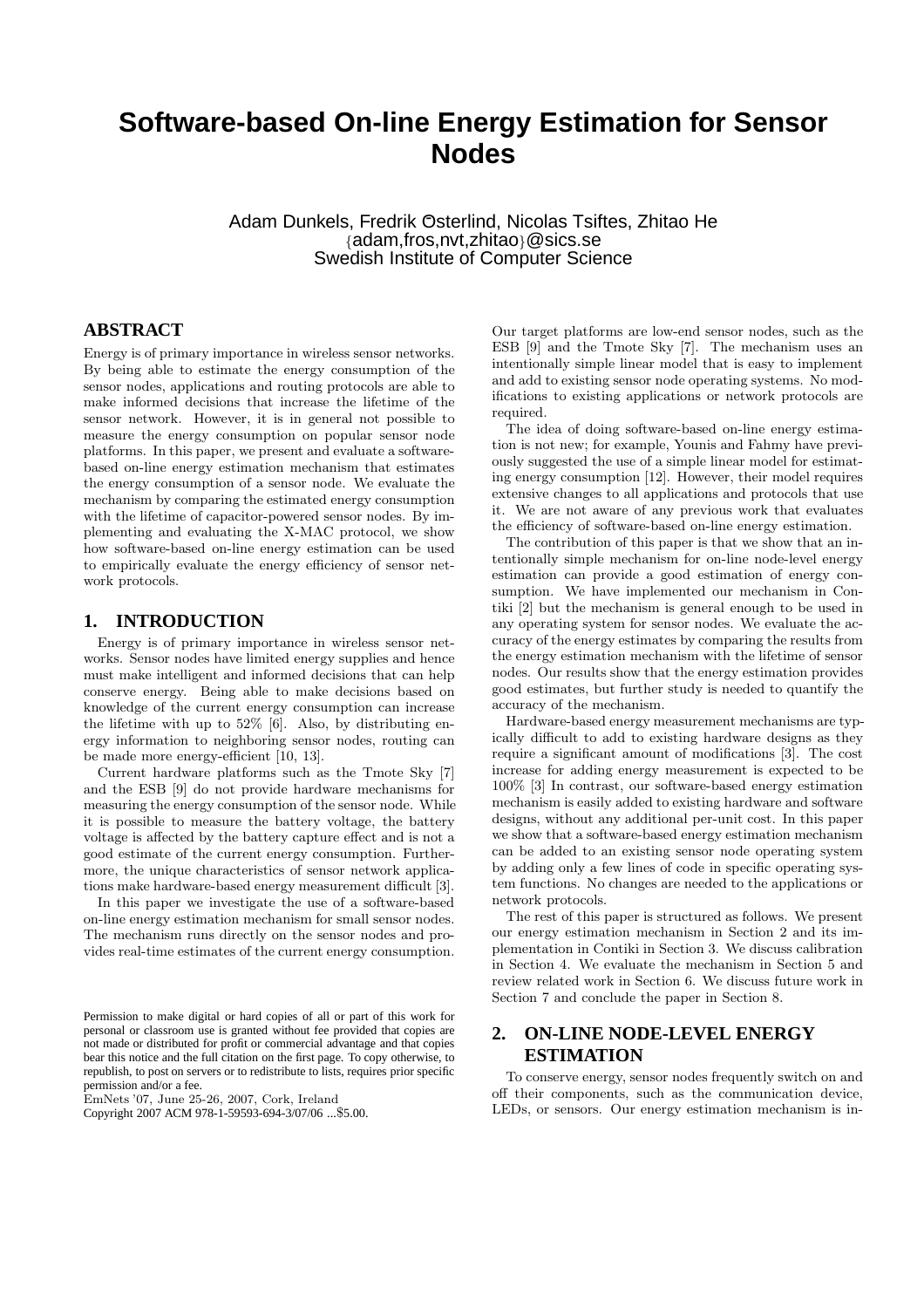

Figure 1: Left: measured current draw. Middle: energy consumption over time, calculated by integrating the left figure. Right: estimated energy consumption over time, obtained from the on-line energy estimation mechanism.

voked every time a hardware component is switched on or off. When a component is switched on, the estimation mechanism stores a time stamp. As the component is switched off again, a time difference is produced and added to the total time that the component has been turned on. The estimation mechanism keeps a list of all components and the time of which they have been turned on. The mechanism then uses the current draw of each component to produce an estimate of the total energy consumption.

#### **2.1 Example**

Figure 1 shows the operation of the energy estimation mechanism. The left graph shows the measured current draw for a part of a typical sensing application. The application turns on the on-board temperature sensor and reads its value (1.5s - 2.5s). It then turns on the radio for one second to listen for any incoming traffic before it sends its sensor reading to its neighbor (2.5s - 3.5s). After sending its value, it signals that it is alive by blinking the green LED for half a second (3.5s - 4s). The middle graph shows the energy consumption and is obtained by integration of the left graph.

The right graph in Figure 1 shows the estimated energy consumption of the above activity, as obtained from our on-line energy estimation mechanism. As the mechanism estimates the energy consumption only when a component is turned off, the graph shows jumps when the components are powered down. The energy consumption of the CPU is estimated every time the processor is switched from low power mode to normal mode, and therefore shows up as an increasing line. The saw tooth-pattern in the right graph is due to the intervals at which the energy estimate was sampled.

## **2.2 Energy Model**

The on-line energy estimation mechanism uses a linear model for the sensor node energy consumption. The total energy consumption  $E$  is defined as

$$
\frac{E}{V} = I_m t_m + I_l t_l + I_t t_t + I_r t_r + \sum_i I_{c_i} t_{c_i},\tag{1}
$$

where  $V$  is the supply voltage,  $I_m$  the current draw of the microprocessor when running,  $t_m$  the time in which the microprocessor has been running,  $I_l$  and  $t_l$  the current draw and the time of the microprocessor in low power mode,  $I_t$ and  $t_t$  the current draw and the time of the communication device in transmit mode,  $I_r$  and  $t_r$  the current draw and time of the communication device in receive mode, and  $I_{c_i}$ and  $t_{c_i}$  the current draw and time of other components such as sensors and LEDs. The energy model does not contain a term for the idle current draw of the board itself; this is embedded in the low power mode draw of the microprocessor.

In many cases, the voltage  $V$  does not need to be explicitly computed, as the energy estimate often is used only for comparison between different nodes. If all nodes have the same voltage, computed  $E/V$  values can be compared directly, without the need of a multiplication operation.

## **3. IMPLEMENTATION**

The implementation of the on-line energy estimation mechanism requires only small changes to existing operating system source code. We have implemented the mechanism in the Contiki operating system [2] but the mechanism can easily be incorporated into other sensor node operating systems.

The energy estimation module maintains a table with entries for all components, the CPU, and the radio transceiver. Each table entry contains the total time that the corresponding component has been turned on.

Energy estimation is implemented in two lines of code in the device driver for the hardware for which energy is to be estimated. When the component is turned on, the energy estimation module is called to produce a time stamp. When the component is turned off, the time difference from when the component was turned on is computed. The time difference is added to the table entry for the component. To add energy estimation to an existing device driver, only two lines of code needs to be added.

Time measurement is implemented using the on-chip timers of the MSP430. Since the on-chip timers work even when the microcontroller is in low-power mode, the time measurement is non-intrusive. We use the 32768 Hz clock divided by 8, producing 4096 clock ticks per second.

#### **4. CALIBRATION**

To be able to accurately estimate the energy, the estimation mechanism must know the current draw for the microprocessor, communication device, and the components to be used in Equation 1. Calibration is performed by off-line measurement of the current draw for the sensor board using an oscilloscope. The average current draw for the different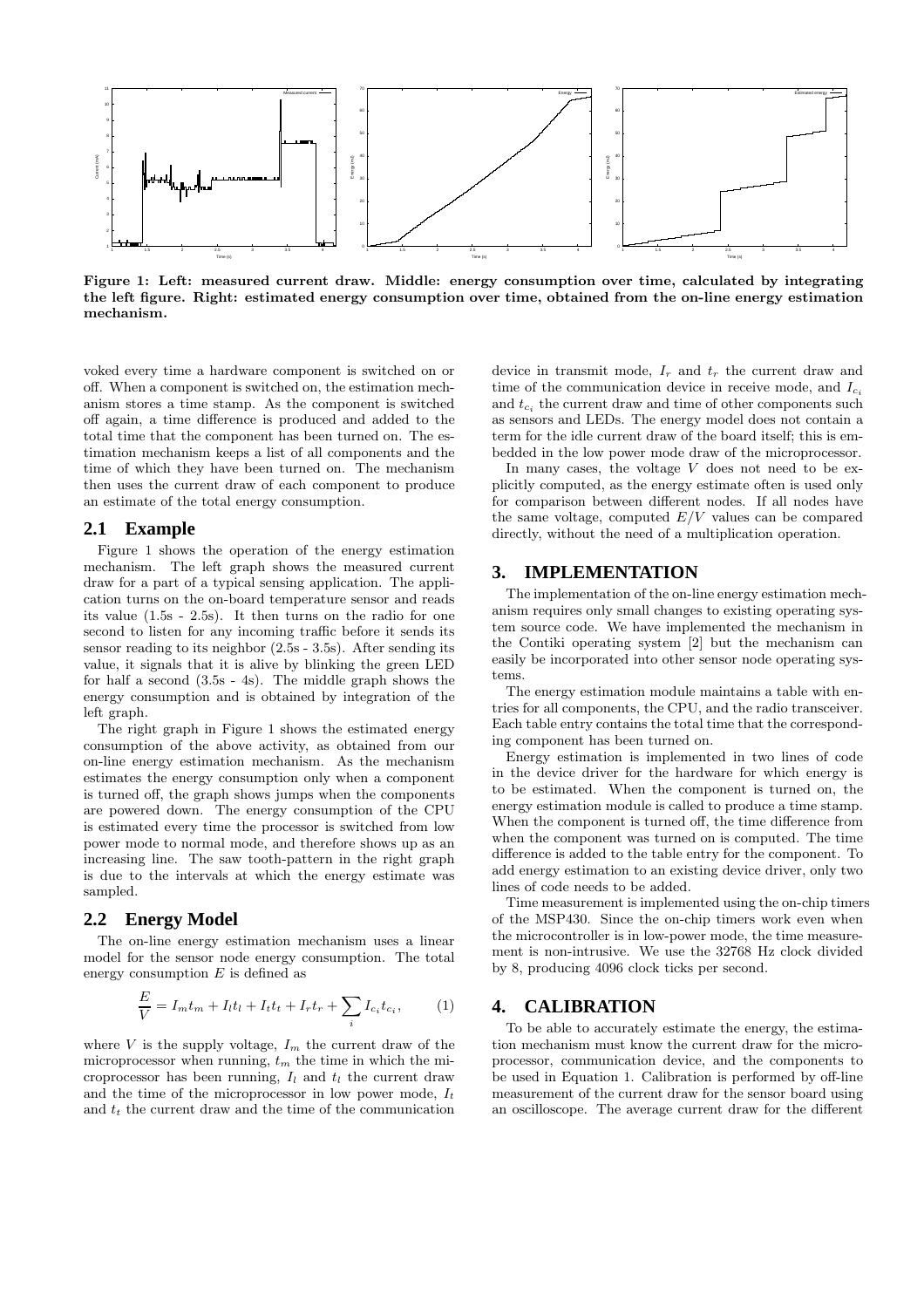

Figure 2: The estimated energy in the last packet before node failure. Ideally, the estimated energy should be the same regardless of program.

parts of the board is then used as input to the estimation mechanism.

## **5. EVALUATION**

To evaluate the efficiency of the on-line energy estimation mechanism, we use the method developed by Ritter el al. [8] where ESB sensor nodes [9] are equipped with 1F capacitors. The capacitors have a predictable energy storage and energy dissipation rate [11]. The capacitor is charged by turning on the power switch on the sensor node, which causes the battery to be connected to the capacitor. When the battery is switched off, the node runs on the energy contained in the capacitor. The energy stored in the capacitor can power the ESB node for a few minutes, depending on the energy consumption of the software running on the node. The program shown in Figure 1 runs for about four minutes from the energy in the capacitor.

We use two different ESB nodes and run all experiments on both nodes. We run three different programs that emulate a standard sensor network application using the sensors, turning the radio and LEDs on and off at regular intervals, and sending data packets over the radio. The intervals for the three programs are configured to be different.

In addition to turning components on and off, the sensor node transmits its estimated energy consumption via radio once every two seconds. The node runs until it dies. We define the lifetime of the node to be the time until the node sends its last packet. A base station node listens to the radio traffic and sends it via a serial cable to a PC, which logs the data to a file.

#### **5.1 Estimation Accuracy**

To evaluate the energy estimation accuracy, we run the three programs on capacitor-equipped ESB nodes and capture the estimated energy that the nodes transmits over the radio. Ideally, the nodes should report the same energy estimate in the last packet they transmit before they die. The choice of program should not affect the estimated energy.

Figure 2 shows the energy estimate in the last packet before node failure. The figure shows that the estimated energy varies both between programs and within each pro-

Table 1: Code and memory footprint.

|              | Code    | Memory  |
|--------------|---------|---------|
| Module       | (bytes) | (bvtes) |
| Book keeping | 54      |         |
| Summation    | 340     |         |

gram. This is due to the low precision of the experimental evaluation mechanism, which involves a fair amount of manual intervention. For example, we need to manually turn on and off the nodes to charge and discharge the capacitor. We plan to investigate validation mechanisms with higher precision [3] as part of future work.

#### **5.2 Overhead of the Estimation Mechanism**

The energy estimation mechanism measures and stores the time during which hardware components have been turned on. The mechanism therefore incurs an overhead in terms of processing power. However, the code required to measure and store the time is very small; only 11 processor cycles to store a time stamp before turning on the hardware component and 20 processor cycles to update the total time after the component has been switched off. We measured the number of times the time stamping code was invoked in the data collection case study below and found that, on the average, the time stamping code was run 60 times per second. This incurs an overhead of approximately 1800 cycles per second, or 0.7% of the total processing time. The energy overhead of these few extra cycles is negligible.

The code footprint and memory requirements of the mechanism are small, as shown in Table 1. The book keeping module keeps track of how long the components have been turned on. The summation module calculates Equation 1 and must be altered depending on the calibrated parameters for the particular hardware device on which the mechanism is executed.

## **5.3 Case Study: X-MAC**

As an example of how our energy estimation mechanism is intended to be used, we estimate the energy overhead of the X-MAC duty-cycling radio protocol [1] using the softwarebased on-line energy estimation mechanism.

The X-MAC protocol switches on and off the radio at regular intervals to conserve the energy of the sensor node. When a node is to send a packet, it first broadcasts a train of short strobe packets. When the other nodes hear a strobe packet, it turns on its radio in preparation of receiving a full packet. As an optimization for unicast packets, the strobe packets include the address of the receiver of the full packet. When the receiver hears the strobe packet, it immediately sends a short acknowledgement packet to the sender of the strobe packets. The sender can then immediately send its full packet. All other nodes that overhear the packets can turn off their radios until the full packet has been transmitted.

In this case study, we are interested in experimentally evaluating the unicast-packet optimization of X-MAC. We implement the X-MAC protocol in Contiki and setup a data collection network consisting of nine Tmote Sky nodes. One node acts as a base station; it collects the data from the network, and writes it to a PC. The other eight nodes are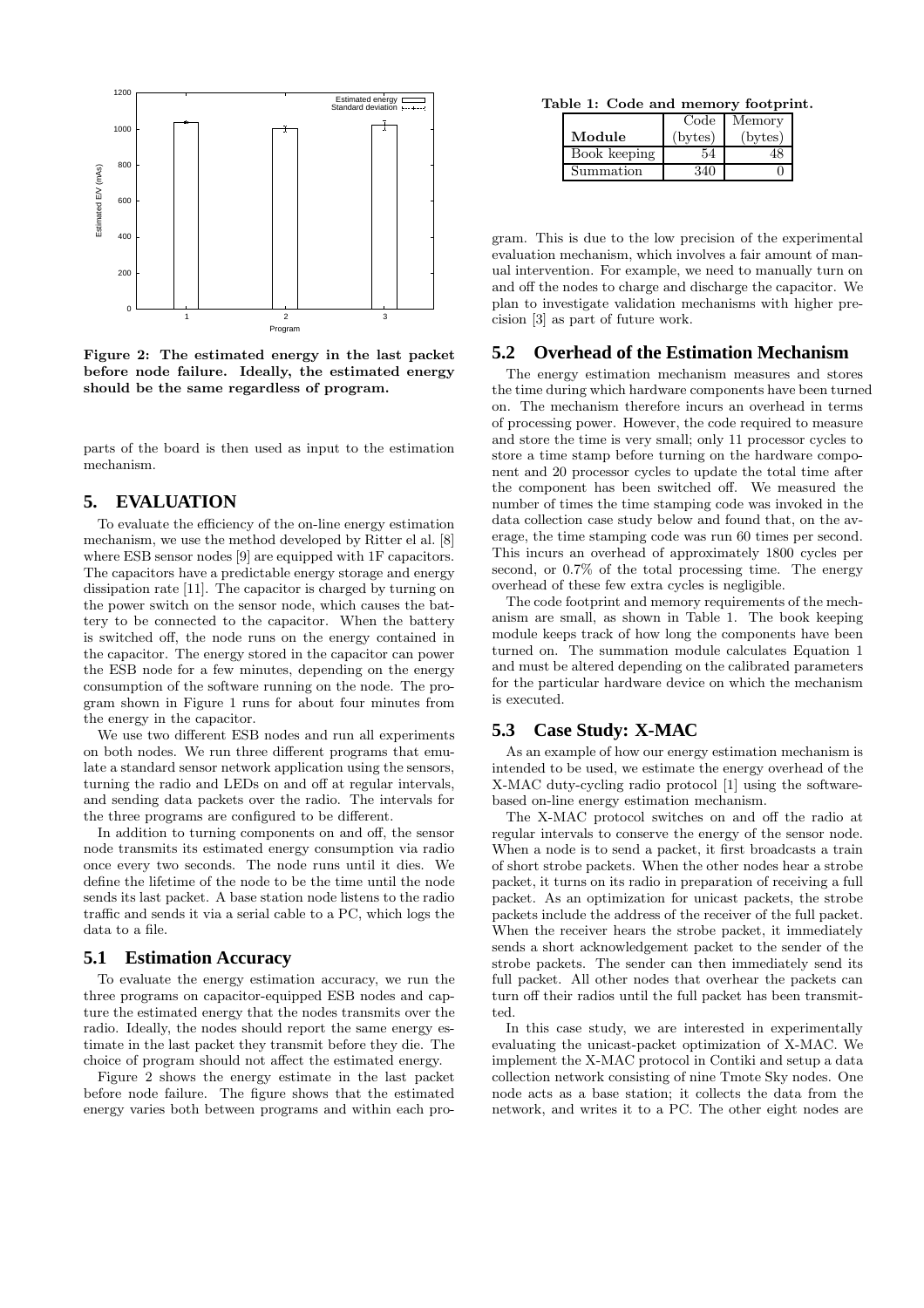

Figure 3: The estimated power consumption of eight nodes running the Contiki data collection protocol with X-MAC. The left graph is without the unicast optimization and the right graph with optimization. The power is normalized to the maximum Tmote Sky power consumption.

arranged so that they form a two-hop network. The data collection protocol sends energy estimates produced by the energy estimation mechanism. We configure the X-MAC protocol to have a duty cycle of approximately 9%, based on the estimated number of packets per second and the analytical results calculated by the authors of X-MAC [1].

The estimated energy is shown in Figure 3. The left graph shows the estimated energy without the unicast optimization and the right graph the estimated energy with the optimization. We see that the optimization is able to obtain a significant reduction in energy consumption. Furthermore, we see that idle listening is dominating the total energy consumption.

Finally, we see that the energy consumption of nodes 2 and 5 is significantly higher than the energy consumption of the other nodes. This is because those nodes happened to route packets for the two-hop nodes in our experiment. This behavior would have been difficult to find if we would have measured the energy of a single node only. We take this as an indication that a systems perspective is useful when evaluating the energy consumption of sensor network protocols.

#### **6. RELATED WORK**

Jiang et al. [3] show that the unique characteristics of sensor network applications make it difficult to measure the energy consumption of sensor nodes. The authors develop a hardware-based mechanism for measuring the energy consumption of sensor nodes that they expect to have a per-unit cost similar to that of the sensor node. It therefore incurs a significantly higher cost than software-based energy estimation. However, hardware-based mechanisms are able to capture phenomena such as per-node fluctuations in energy consumption that are not possible to study using our software-based mechanism. We expect both hardware-based and software-based methods to be used in the future.

Operating systems for wireless sensor networks such as TinyOS, SOS, Mantis, and Contiki, reduce their energy consumption by powering off the microcontroller and hardware components when they are not used. Our work is orthogonal to this; on-line energy estimation estimates the actual energy consumption of the devices rather than trying to reduce the energy consumption.

Younis and Fahmy [12] use a linear model for on-line estimation of node-level energy consumption, but do not evaluate the mechanism's effectiveness. Furthermore, their model requires all applications to be explicitly rewritten to estimate their own energy consumption. In contrast, our model does not require any modifications to applications or network protocols.

There are many sensor network simulators with energy estimation abilities [4, 5]. However, simulators are run off-line and cannot estimate the energy consumption in an on-line sensor network. Unlike off-line emulation, on-line energy estimation makes it possible to do energy-aware decisions about routing and transmission power scheduling, which potentially can prolong sensor node lifetime [6, 10, 13].

Landsiedel, Wehrle, and Götz [4] estimate the energy consumption of TinyOS-based systems using an off-line emulator. Our work is different in that it does on-line energy estimation. The off-line emulation must accurately capture the time in the processor is awake, and significant effort is devoted to doing accurate time emulation. With on-line energy estimation, time measurements can be directly obtained from on-chip timers provided by the microprocessor. Furthermore, the effects of interrupts and timers, that need to be carefully emulated in an off-line estimator, are automatically included in the energy estimates obtained with on-line estimation.

The need for network-level energy monitoring in sensor networks is discussed by Zhao, Govindan, and Estrin [13]. Their work addresses the problem of transmitting node energy levels across the network. The monitoring mechanism, which is developed for a significantly larger target platform than ours, assumes the existence of a mechanism for measuring or estimating the node-level energy, such as ACPI. Our work addresses the problem of providing a way to estimate node-level energy, even for devices without ACPI, and is thus orthogonal to their work.